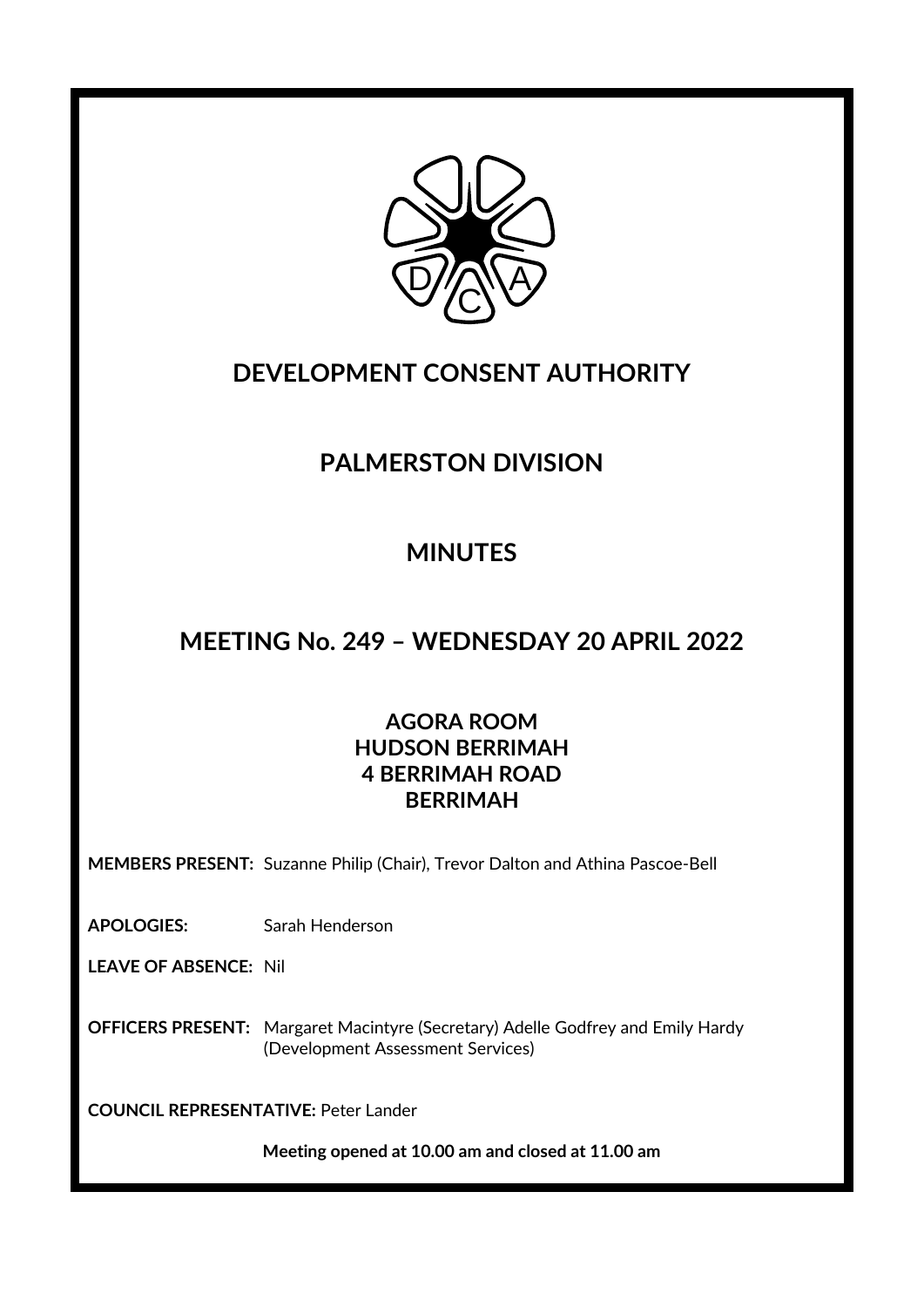**THESE CLOSED SESSION NOT PUBLIC MINUTES RECORDED THE EVIDENTIARY STAGE AND THE DELIBERATIVE STAGE SEPARATELY. THESE MINUTES RECORDED THE DELIBERATIVE STAGE. THE TWO STAGES ARE GENERALLY HELD AT DIFFERENT TIME DURING THE MEETING AND INVITEES ARE PRESENT FOR THE EVIDENTIARY STAGE ONLY.**

| <b>ITEM1</b><br>PA2022/0061<br><b>APPLICANT</b> | UNIT TITLE SCHEMES SUBDIVISION TO CREATE SIX UNITS AND COMMON<br><b>PROPERTY</b><br>LOT 12087 & LOT 13750 (18) LASIANDRA AVENUE, ZUCCOLI, TOWN OF<br><b>PALMERSTON</b><br><b>Tatam Planning Co</b>                                                                                                                      |
|-------------------------------------------------|-------------------------------------------------------------------------------------------------------------------------------------------------------------------------------------------------------------------------------------------------------------------------------------------------------------------------|
|                                                 | Applicant - Cat Tatam (Tatam Planning Co) and Kevin Dodd (Earl James and<br>Associates) attended.                                                                                                                                                                                                                       |
|                                                 | Landowner - Clement Williams (General Manager, Bellamack Pty Ltd) attended via<br>videolink.                                                                                                                                                                                                                            |
| <b>RESOLVED</b><br>8/22                         | That, pursuant to section 53(a) of the Planning Act 1999, the Development Consent<br>Authority consent to the application to develop Lot 12087, Zuccoli, Town of<br>Palmerston for the purpose of unit title schemes subdivision to create six units and<br>common property, subject to the following conditions:       |
|                                                 | <b>CONDITIONS PRECEDENT</b>                                                                                                                                                                                                                                                                                             |
|                                                 | 1.<br>Prior to the commencement of works (including site preparation), in principle<br>approval is required for waste disposal, storage and removal in accordance<br>with City of Palmerston's waste management policy, to the requirements of<br>the City of Palmerston, to the satisfaction of the consent authority. |
|                                                 | 2.<br>Prior to the commencement of works (including site preparation), in principle<br>approval is required for the crossover/s and driveway/s to the site from the                                                                                                                                                     |

3. Prior to the commencement of works (including site preparation), a schematic plan demonstrating the on-site collection of stormwater and is discharge into the City of Palmerston's stormwater drainage system shall be submitted to and approved by the City of Palmerston, to the satisfaction of the consent authority.

City of Palmerston's road reserve, to the satisfaction of the consent authority.

#### **GENERAL CONDITIONS**

- 4. The works carried out under this permit shall be in accordance with the drawings endorsed as forming part of this permit.
- 5. The owner of the land must enter into agreements with the relevant authorities for the provision of water supply, drainage, sewerage and electricity facilities to each lot shown on the endorsed plan in accordance with the authorities' requirements and relevant legislation at the time.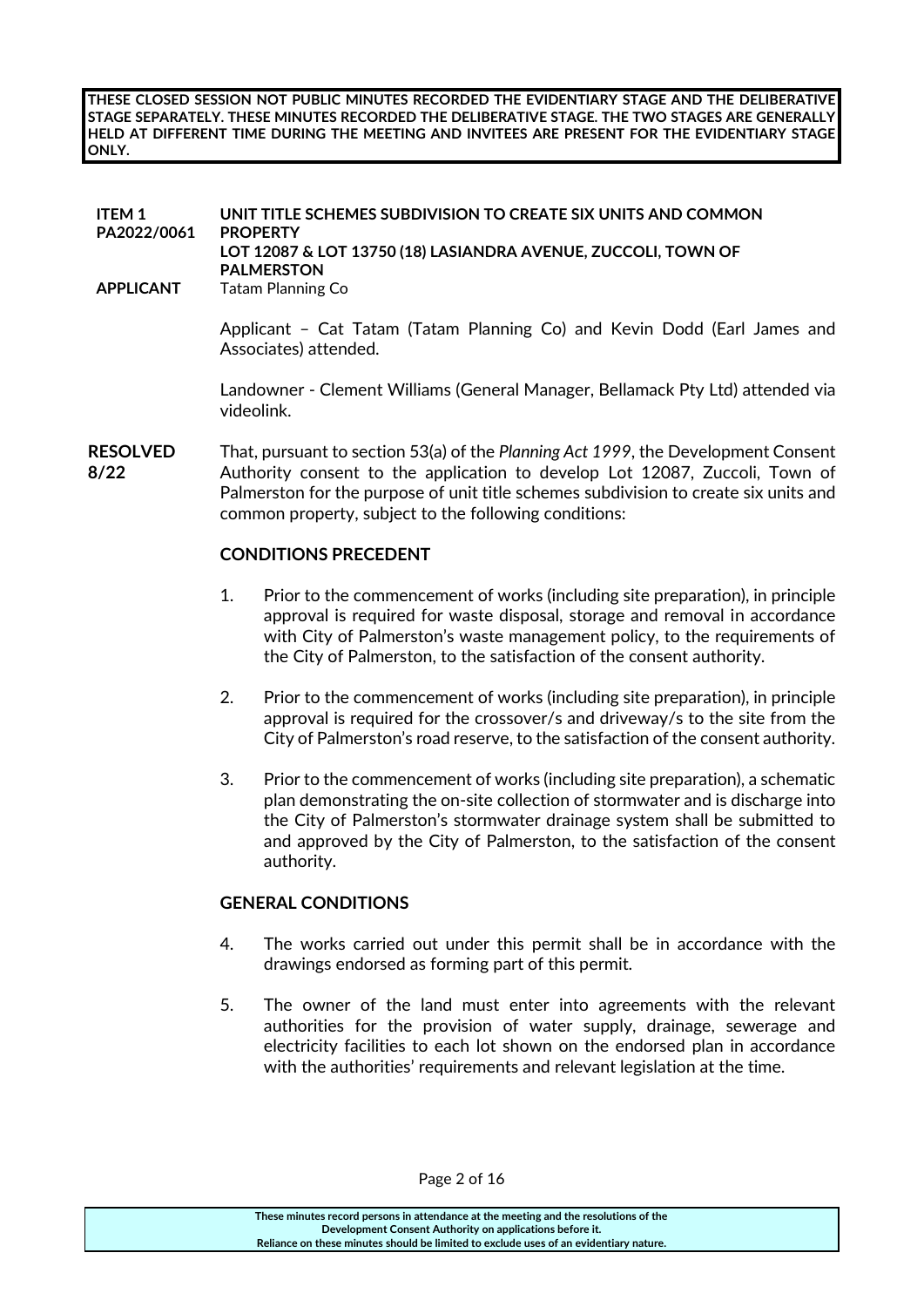- 6. All existing and proposed easements and sites for existing and required utility services must be vested in the relevant authority for which the easement or site is to be created on the plan of subdivision submitted for approval by the Surveyor General.
- 7. Stormwater is to be collected and discharged into the drainage network to the technical standards of and at no cost to City of Palmerston, to the satisfaction of the consent authority.
- 8. Confirmation shall be provided to Development Assessment Services (in the form of an email addressed to the Power and Water Corporation) from a suitable qualified professional confirming that all new number labels have been correctly installed at the Customer's Metering Panel(s) and water meters (where applicable). Please provide a copy of an email addressed to both [landdevelopmentnorth@powerwater.com.au](mailto:landdevelopmentnorth@powerwater.com.au) and [powerconnections@powerwater.com.au](mailto:powerconnections@powerwater.com.au)
- 9. Prior to new titles being issued for the units shown on the endorsed drawings, confirmation shall be provided to Development Assessment Services (in the form of an email addressed to the Power and Water Corporation) demonstrating that the Power and Water Corporation has been provided with a copy of the survey plan with the new lot numbers. This is for the purpose of ensuring the relevant Power and Water Information and Billing System is updated. Please provide a copy of an email addressed to both [landdevelopmentnorth@powerwater.com.au](mailto:landdevelopmentnorth@powerwater.com.au) and [powerconnections@powerwater.com.au](mailto:powerconnections@powerwater.com.au)
- 10. Prior to the use/occupation of the development and connection of services (i.e. power and water), the owner of the land must apply for street addressing from the Surveyor-General of the Northern Territory. This will form the legal address and will be required to be placed on the meters within the development in accordance with the allocation. An Occupancy Permit will not be able to be granted until such time as addressing is obtained."
- 11. Prior to new titles being issued, it shall be confirmed by the consent authority that all areas shown on the plans endorsed by the consent authority as service authority easements, communal open space, shared driveways, or areas set aside for the communal storage and collection of garbage or other solid waste, or other shared amenities are shown on the survey plan as Common Property.
- 12. Prior to new titles being issued, the developer must provide a sealed driveway on common property providing access to each unit, to the satisfaction of the consent authority.
- 13. Prior to new titles being issued, the developer must provide a fence along the northern boundary of the site, to the satisfaction of the consent authority.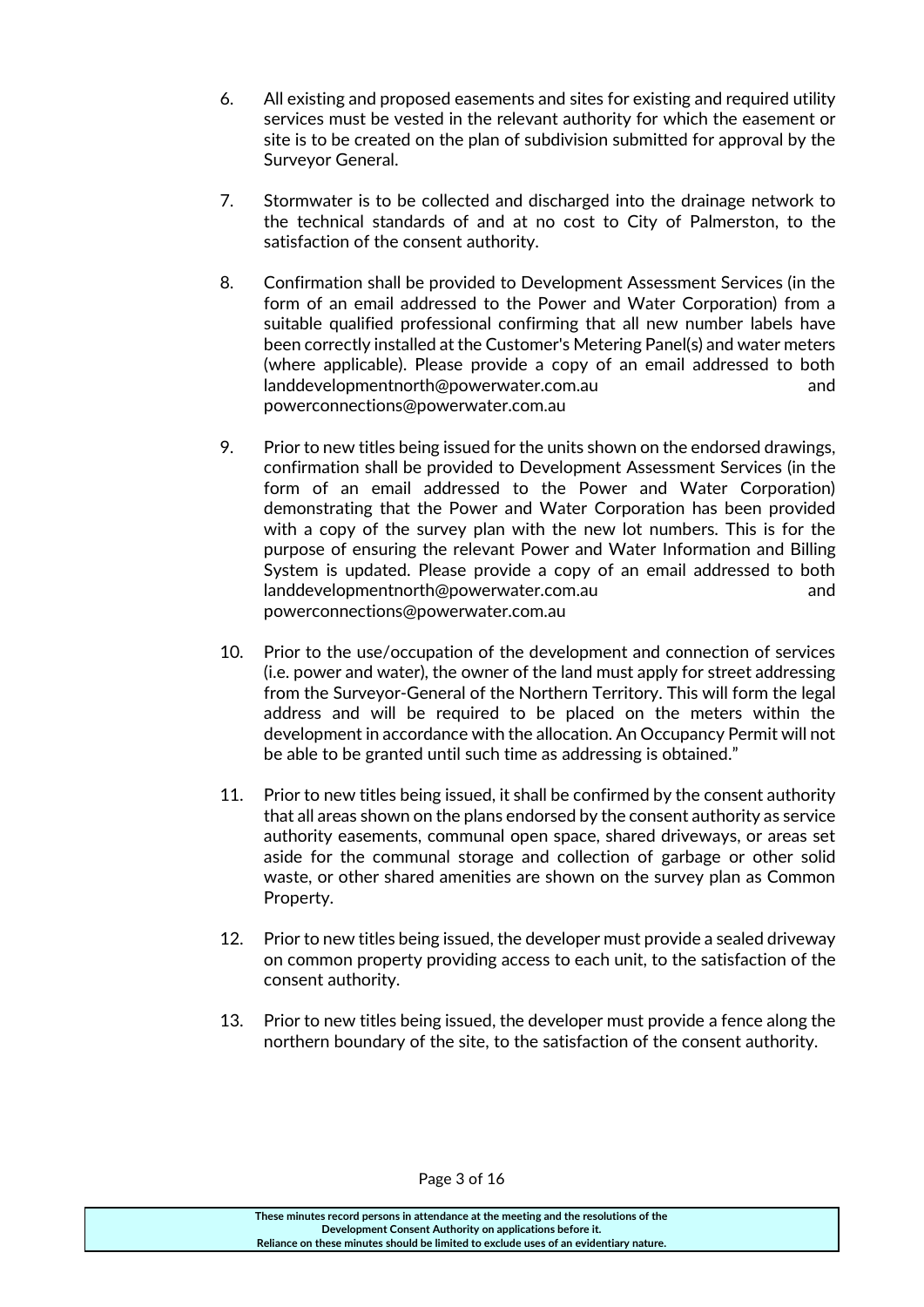- 14. The kerb crossovers and driveways to the site approved by this permit are to meet the technical standards of the City of Palmerston, to the satisfaction of the consent authority. The owner shall:
- (a) remove disused vehicle and/ or pedestrian crossovers;
- (b) provide footpaths/ cycleways:
- (c) collect stormwater and discharge it to the drainage network; and
- (d) undertake reinstatement works; all to the technical requirements of and at no cost to the City of Palmerston, to the satisfaction of the consent authority.
- 15. Storage for waste disposal bins is to be provided to the requirements of City of Palmerston to the satisfaction of the consent authority.
- 16. Prior to new titles being issued for the units shown on the endorsed drawings, a Scheme Statement meeting the requirements of the Unit Title Schemes Act 2009 (as confirmed by the Land Titles Office) shall be submitted for endorsement by the consent authority.

#### **NOTES**

- 1. The subdivision results in a unit title subdivision creating six units and common property, including a private driveway. The proponent is requested to inform future land owners of the nature of the development, to ensure future land owners understand the entitlements and contributions associated with the unit title scheme subdivision.
- 2. The Power and Water Corporation advises that the Water and Sewer Services Development Section [\(waterdevelopment@powerwater.com.au\)](mailto:waterdevelopment@powerwater.com.au) and Power Network Engineering Section [\(powerdevelopment@powerwater.com.au\)](mailto:powerdevelopment@powerwater.com.au) should be contacted via email a minimum of 1 month prior to construction works commencing in order to determine the Corporation's servicing requirements, and the need for upgrading of on-site and/or surrounding infrastructure
- 3. The Surveyor-General advises you should immediately make application for unit/street addresses to the Survey and Land Records unit on (08) 8995 5346 [\(surveylandrecords@nt.gov.au\)](mailto:surveylandrecords@nt.gov.au).
- 4. A "Permit to Work Within a Road Reserve" may be required from (insert relevant Council or Transport Civil Services Division of the Department of Infrastructure, Planning and Logistics) before commencement of any work within the road reserve.
- 5. As part of any subdivision, the parcel numbers for addressing should comply with the Australian Standard (AS/NZS 4819:2011). For more information contact Survey and Land Records surveylandrecords@nt.gov.au 08 8995 5356. The numbers shown on the plans endorsed as forming part of this permit are indicative only and are not for addressing purposes.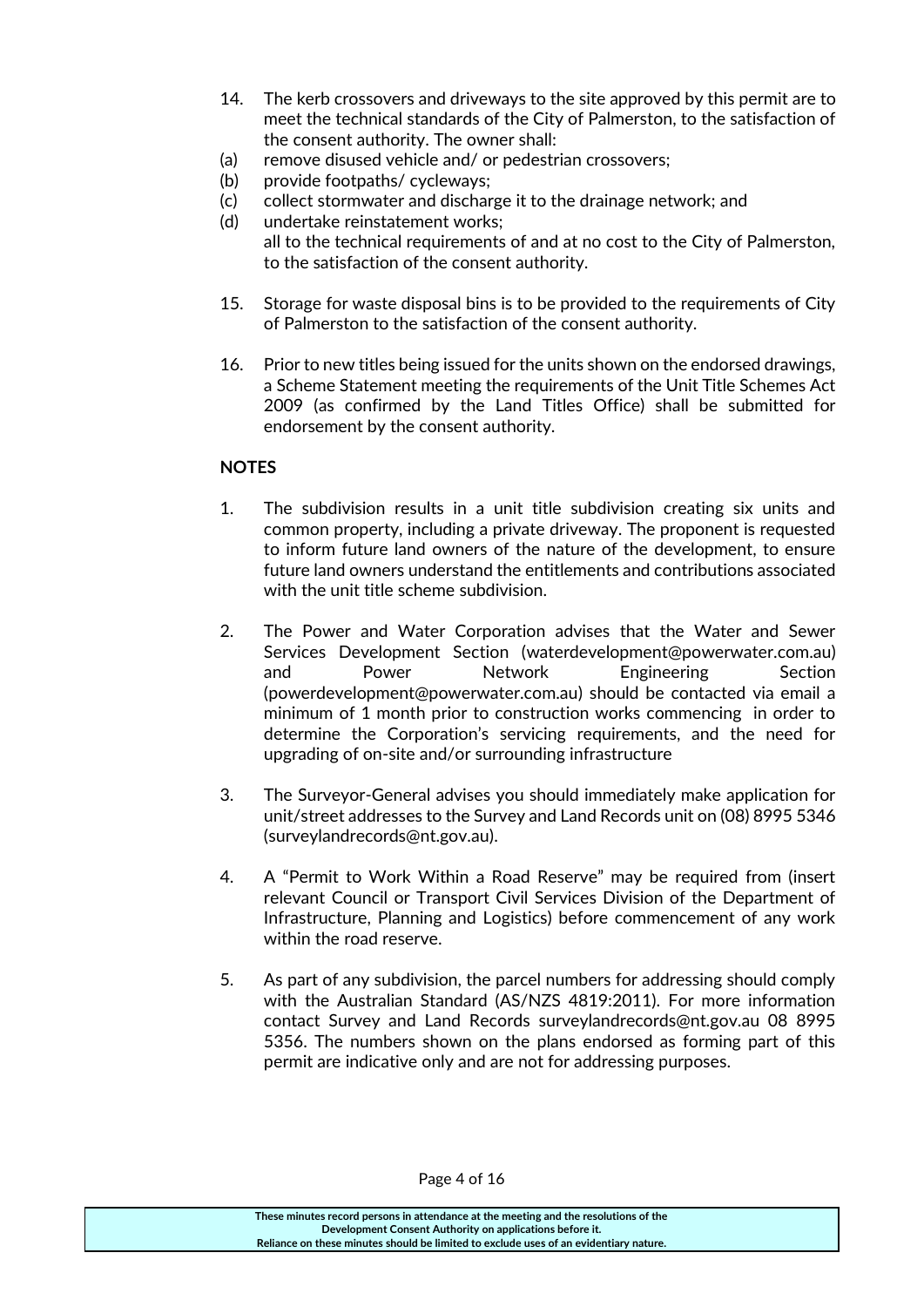- 6. Any proposed works which fall within the scope of the *Construction Industry Long Service Leave and Benefits Act 2005* must be notified to NT Build by lodgement of the required Project Notification Form. Payment of any levy must be made prior to the commencement of any construction activity. NT Build should be contacted via email [\(info@ntbuild.com.au\)](mailto:info@ntbuild.com.au) or by phone on 08 89364070 to determine if the proposed works are subject to the Act.
- 7. The development must comply with the technical standards of the Northern Territory Subdivision Development Guidelines for the construction of public infrastructure as part of subdivision works to the requirements of the relevant local and service authorities. Prior to any works commencing, it is encouraged that you engage early with the relevant authorities to confirm their requirements, and any variations that may be sought to the Subdivision Development Guidelines, to ensure the works are completed to the relevant authorities' requirements. The Northern Territory Subdivision Development Guidelines can be found at:<https://www.ntlis.nt.gov.au/sdg-online/>

#### **REASONS FOR THE DECISION**

1. Pursuant to section 51(1)(a) of the *Planning Act 1999,* the consent authority must take into consideration the planning scheme that applies to the land to which the application relates.

The NT Planning Scheme 2020 applies to the land and a unit title schemes subdivision requires consent under Clause 1.8 (When development consent is required). It is identified as Impact Assessable under Clause 1.8(1)(c)(ii), therefore the strategic framework (Part 2 of the Scheme, including the Darwin Regional Land Use Plan and the Palmerston Eastern Suburbs Area Plan which are relevant to this application), zone purpose and outcomes of Clause 4.3 (Zone LMR, Low-Medium Density Residential), and Clause 6.6.1 (Subdivision for the Purposes of a Unit Title Scheme) need to be considered.

The considerations listed under Clause 1.10(4) have been given regard to and it has been found that the proposal complies with all relevant requirements of the NT Planning Scheme 2020.

The land is within an area identified for 'urban residential' on the Palmerston Eastern Suburbs Area Plan, and within a compact neighbourhood area which seeks to maximise the number of dwellings within a 400m walk to a neighbourhood centre and bus stop. The proposal will contribute towards a mix of housing types by providing an alternative housing product adjacent to a park and close to services. The proposal is considered to support the Palmerston Eastern Suburbs Planning Principles and Area Plan.

The land is in Zone LMR (Low-Medium Density Residential) where the purpose is to *"Provide a range of low rise housing options that contribute to the streetscape and residential amenity in locations supported by community services and facilities, and where full reticulated services are available."*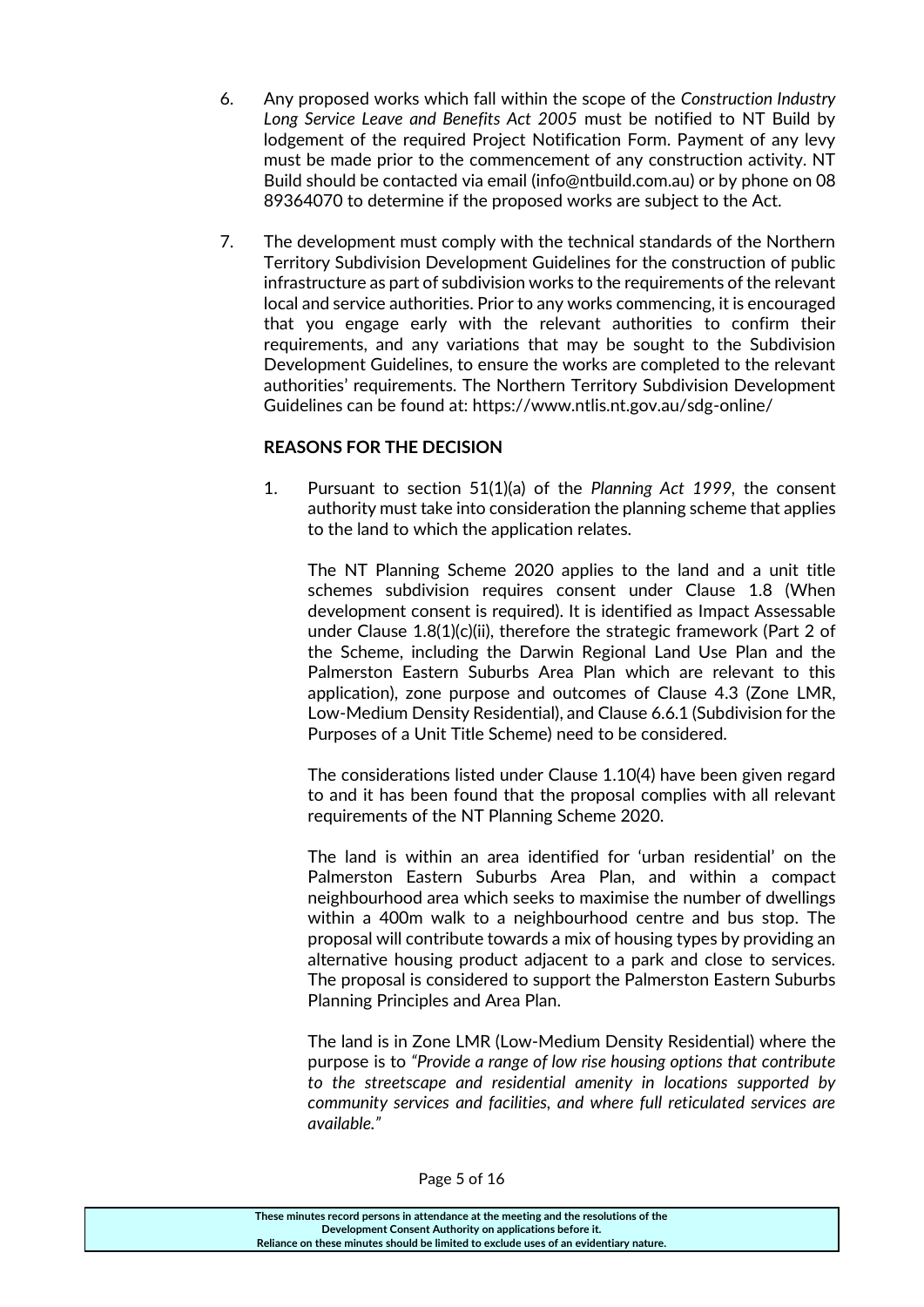The vacant units will facilitate the development of dwellings-group at a density envisaged by Zone LMR, in a location which is supported by community services and facilities. The land can be serviced to support its future development. Zone outcome 5 provides that *"Building design, site layout and landscaping provide a sympathetic interface to the adjoining public spaces and between neighbours, provides privacy and attractive outdoor spaces".* The layout of the units is not expected to frustrate the future achievement of zone outcome 5, once built form is proposed.

The application has been assessed against Clause 6.6.1 (Subdivision for the Purposes of a Unit Titles Scheme), and is found to comply. The proposal is expected to achieve the purpose of the clause in that *"…the new ownership arrangements resulting from a subdivision to create a unit title scheme allow each element of the development to continue to be available to the occupants of the development and where appropriate to visitors…".* The subdivision will allow for each unit to be developed as a dwelling-group with access via the common property.

Sub-clause 7 provides *"Where a subdivision to create a unit title scheme proposes that the land will be vacant at the time titles issue, the land area of individual units should be consistent with the relevant minimum lot size. For the purpose of sub-clause 7, "land area" does not include:*

- *(a) common property*
- *(b) land that will be permanently inundated; or*
- *(c) a marina berth."*

The relevant minimum lot size is provided by Clause 6.2.1 (Lot Size and Configuration for Subdivision in Zones LR, LMR, MR and HR), requiring a minimum lot size in Zone LMR of 300m². The subdivision plan shows that the units will range in size from  $318m<sup>2</sup>$  to  $390m<sup>2</sup>$ . As the proposed units exceed the minimum lot size, the proposal satisfies the requirements of Clause 6.6.1.

Guidance has been found from the building envelope requirements of Clause 6.2.1 also. The purpose of Clause 6.2.1 is *"Ensure that subdivision of land for urban residential purposes creates lots of a size, configuration and orientation suitable for residential development at a density envisaged by the zone."* A building envelope of 7m x 15m would be required if the proposal was for subdivision into freehold lots of 300m² to less than 450m. The building envelope is to be accommodated exclusive of any boundary setbacks or service authority easements.

Lasiandra Road is the primary street frontage as it is expected to carry a greater volume of traffic, and Turkeybush Way is considered the secondary street frontage. A future dwelling-group would be required to include a 6m setback from Lasiandra Road and a 2.5m setback from Turkeybush Way. The application has provided a building envelope plan which shows each unit can accommodate a 7m x 15m building envelope, exclusive of boundary setbacks and service authority easements.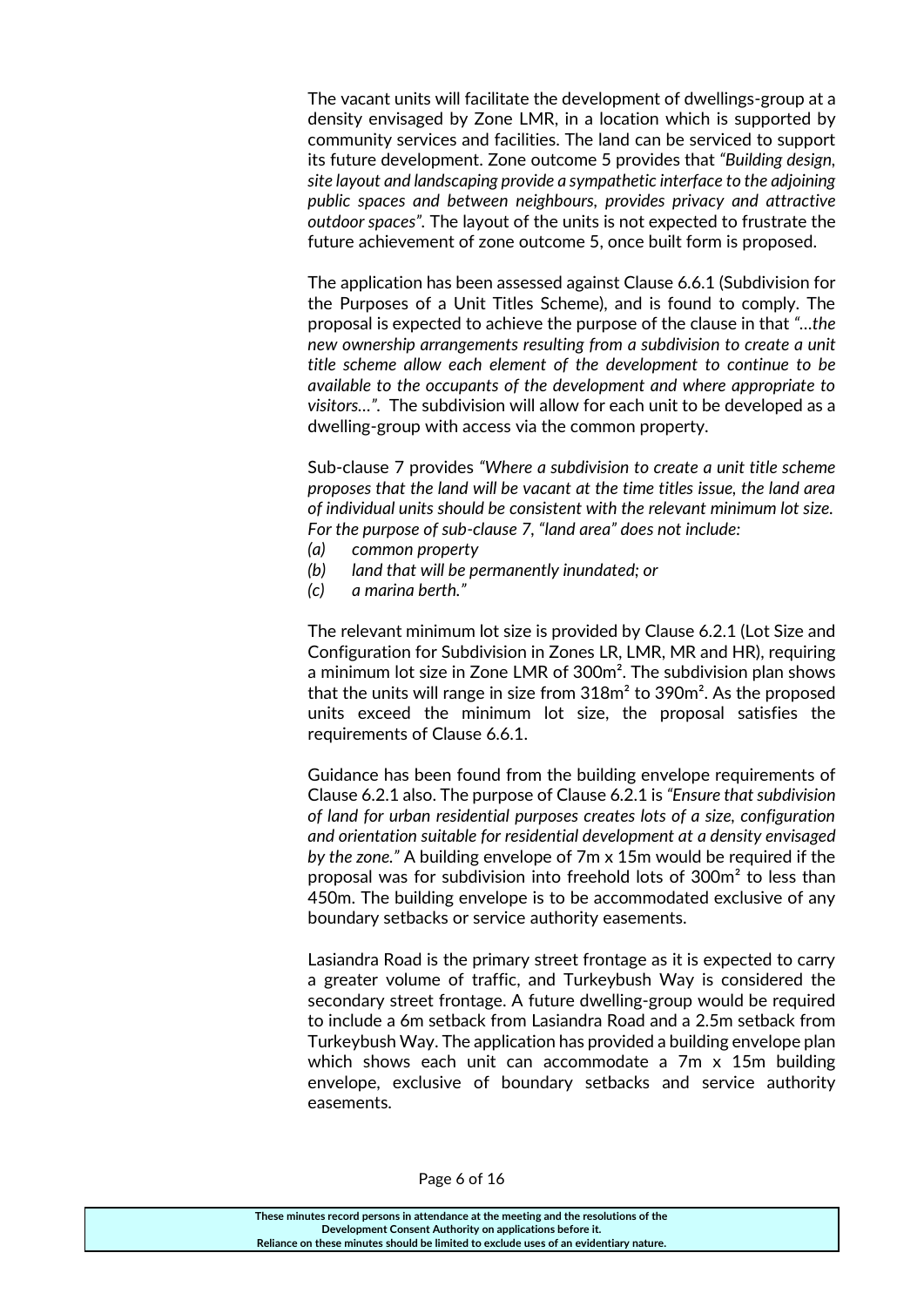A condition requiring the submission of a scheme statement is included, to ensure that the unit title scheme statement does not conflict with any relevant requirements under the Planning Scheme.

A condition requiring the internal driveway be constructed prior to titles being issued is included to ensure the common property provides suitable access to each unit. At the hearing, the consent authority queried the intent for fencing of the subdivision, and the applicant commented that consistent fencing is intended along the northern boundary to the site adjacent to the public open space. The consent authority has included a condition requiring this to be constructed prior to titles being issued.

2. Pursuant to section 51(1)(j) of the *Planning Act 1999*, the consent authority must take into consideration the capability of the land to which the proposed development relates to support the proposed development and the effect of the development on the land and on other land, the physical characteristics of which may be affected by the development.

The land is within Zone LMR (Low-Medium Density Residential) and has been identified for urban development on the Palmerston Eastern Suburbs Area Plan. A master services plan is provided which shows the subject site can be serviced by water, sewerage and power. No land capability issues have been identified during assessment of the proposal. Additionally, Department of Environment, Parks and Water Security did not identify or raise any issues or concerns in relation to land capability.

3. Pursuant to section 51(1)(m) of the *Planning Act 1999*, the consent authority must take into consideration the public utilities or infrastructure provided in the area in which the land is situated, the requirement for public facilities and services to be connected to the land and the requirement, if any, for those facilities, infrastructure or land to be provided by the developer for that purpose.

Conditions precedent have been requested by the City of Palmerston for driveway crossovers and waste collection to be resolved prior to any works commencing on the site, and have been included in the schedule of conditions. Other servicing requirements for power, water, sewer and stormwater are addressed through standard conditions.

At the hearing, the consent authority queried the need for a bin pad on Council's verge. The applicant commented that a bin pad will only be constructed if required by Council.

4. Pursuant to section 51(1)(n) of the *Planning Act 1999*, the consent authority must take into consideration the potential impact on the existing and future amenity of the area in which the land is situated.

The unit title schemes subdivision is unlikely to impact the existing and future amenity of the area. The future development of the land will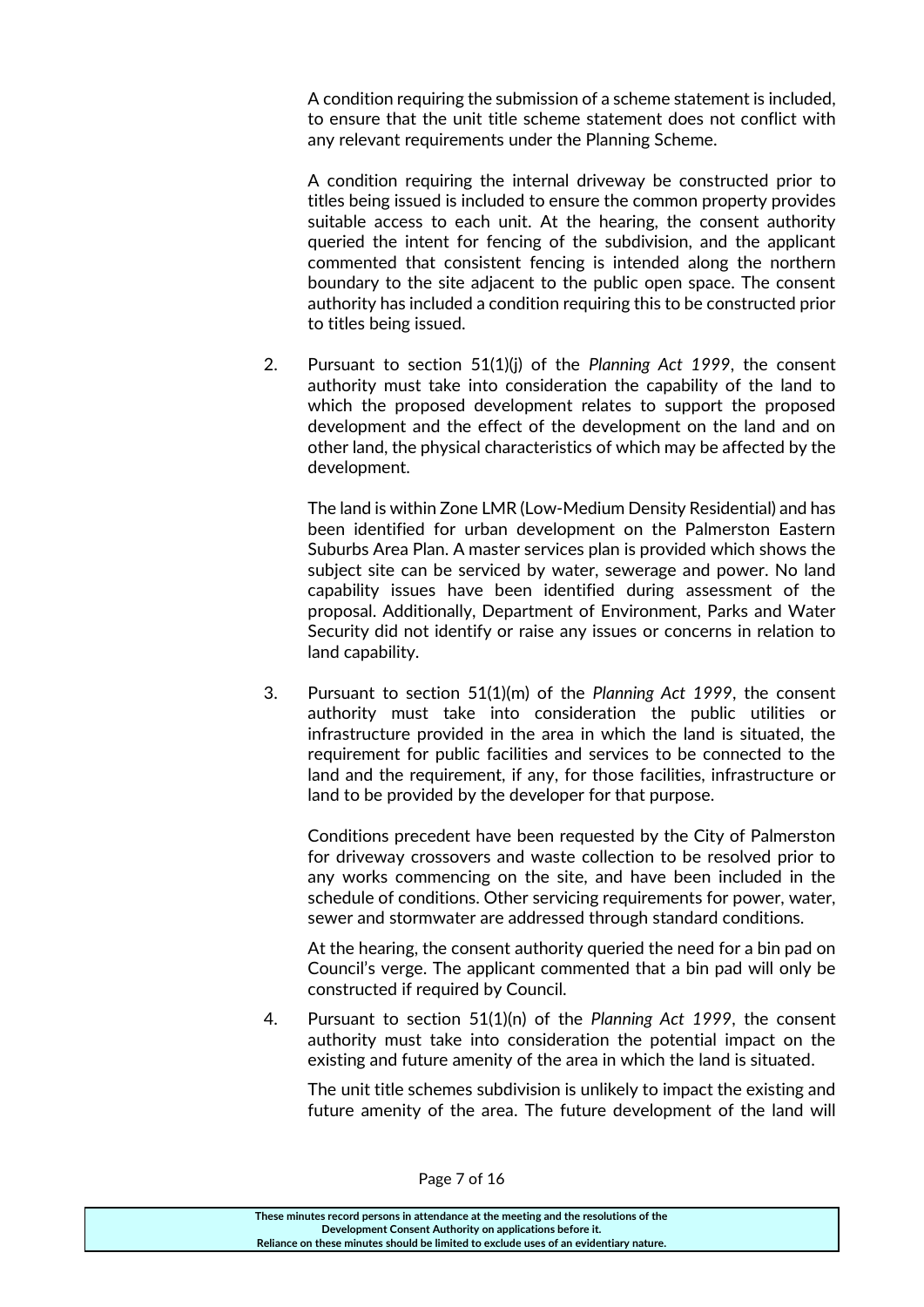require planning consent, and consideration of possible amenity impacts of physical development of the land at that time.

#### **FOR: 3 AGAINST: 0 ABSTAIN: 0**

#### ACTION: Notice of Consent and Development Permit

#### **ITEM 2 PA2022/0058 DWELLINGS-GROUP (1 X 2 BEDROOM AND 19 X 3 BEDROOM) IN 12 SINGLE STOREY BUILDINGS**

**APPLICANT LOT 13502 (6) TUCKEROO BOULEVARD, ZUCCOLI, TOWN OF PALMERSTON**  Cunnington Rosse Town Planning and Consulting

> Athina-Pascoe Bell advised that she is a Community Member of the Development Consent Authority and Mayor of the City of Palmerston. The City of Palmerston is a submitter to this application under Section 49 of the *Planning Act 1999*.

> The Chair noted that section 98A of the *Planning Act 1999* – Independence of Community Members – contemplates that Community Members, while acting independently, may take account of opinion of a local government council in relation to a development application. Further no parties present raised any concerns with Ms Pascoe-Bell considering the application. Pursuant to section 97 of the *Planning Act 1999* the Chair determined that Ms Pascoe-Bell's position as Mayor was not significant or relevant and permitted Ms Pascoe-Bell to form part of the quorum and participate in the determination of this item.

> Applicant – Brad Cunnington and Alex Deutrom (Cunnington Rosse Town Planning and Consulting) attended.

Submitter – City of Palmerston represented by Peter Lander attended.

**RESOLVED 9/22** That, the Development Consent Authority vary the requirements of Clauses 5.4.3.1 (Additional Setback Requirements for Residential Buildings longer than 18 metres and for Residential Buildings over 4 storeys in Height), Clause 5.4.3.2 (Distance Between Residential Buildings on one Site) and Clause 5.4.6 (Private Open Space) of the Northern Territory Planning Scheme 2020, and pursuant to section 53(a) of the *Planning Act 1999*, consent to the application to develop Lot 13502 (6) Tuckeroo Boulevard, Zuccoli, Town of Palmerston for the purpose of dwellingsgroup  $(1 \times 2)$  bedroom and  $19 \times 3$  bedroom) in 12 single storey buildings, subject to the following conditions:

#### **CONDITIONS PRECEDENT**

- 1. Prior to the commencement of works (including site preparation), a schematic plan demonstrating the on-site collection of stormwater and its discharge into the City of Palmerston stormwater drainage system shall be submitted to and approved by the City of Palmerston, to the satisfaction of the consent authority.
- 2. Prior to the commencement of works (including site preparation), in principle approval is required for the crossover/s and driveway/s to the site from the City of Palmerston, to the satisfaction of the consent authority. The request

Page 8 of 16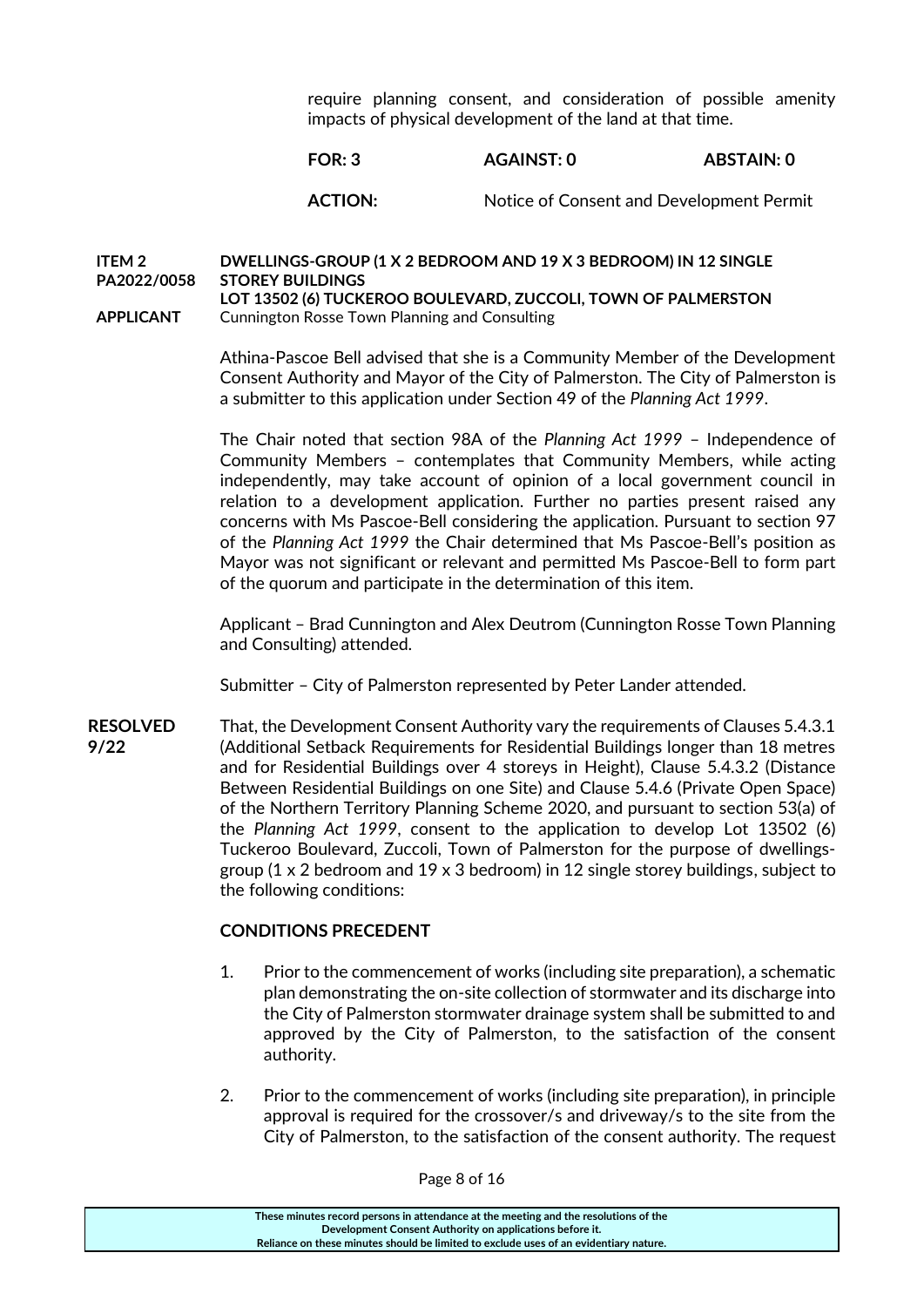for approval is to include a report from a suitably qualified engineer addressing safety for pedestrian/cycle paths and vehicular access.

3. Prior to the commencement of works (including site preparation), in principle approval is required for waste disposal, storage and removal in accordance with City of Palmerston's waste management policy, to the requirements of the City of Palmerston, to the satisfaction of the consent authority.

#### **GENERAL CONDITIONS**

- 4. The works carried out under this permit shall be in accordance with the drawings, endorsed as forming part of this permit.
- 5. The owner of the land must enter into agreements with the relevant authorities for the provision of water supply, sewerage, electricity facilities and telecommunication networks to the development shown on the endorsed plan in accordance with the authorities' requirements and relevant legislation at the time.
- 6. Any developments on or adjacent to any easements on site shall be carried out to the requirements of the relevant service authority to the satisfaction of the consent authority.
- 7. All existing and proposed easements and sites for existing and required utility services must be vested in the relevant authority for which the easement or site is to be created.
- 8. All works recommended by the traffic impact assessment are to be completed to the requirements of the City of Palmerston to the satisfaction of the consent authority.
- 9. Stormwater is to be collected and discharged into the drainage network to the technical standards of and at no cost to City of Palmerston, to the satisfaction of the consent authority.
- 10. Confirmation shall be provided to Development Assessment Services (in the form of an email addressed to the Power and Water Corporation) from a suitable qualified professional confirming that all new number labels have been correctly installed at the Customer's Metering Panel(s) and water meters (where applicable). Please provide Council an email addressed to both [landdevelopmentnorth@powerwater.com.au](mailto:landdevelopmentnorth@powerwater.com.au) and [powerconnections@powerwater.com.au.](mailto:powerconnections@powerwater.com.au)
- 11. Any reinstatement works required as a result of any damage or alterations caused to infrastructure or landscaping must be undertaken by the developer, to the technical standards of and at no cost to the City of Palmerston, to the satisfaction of the consent authority. This includes grassing the verge between the property boundary and the kerb.
- 12. Storage for waste disposal bins is to be provided to the requirements of City of Palmerston to the satisfaction of the consent authority.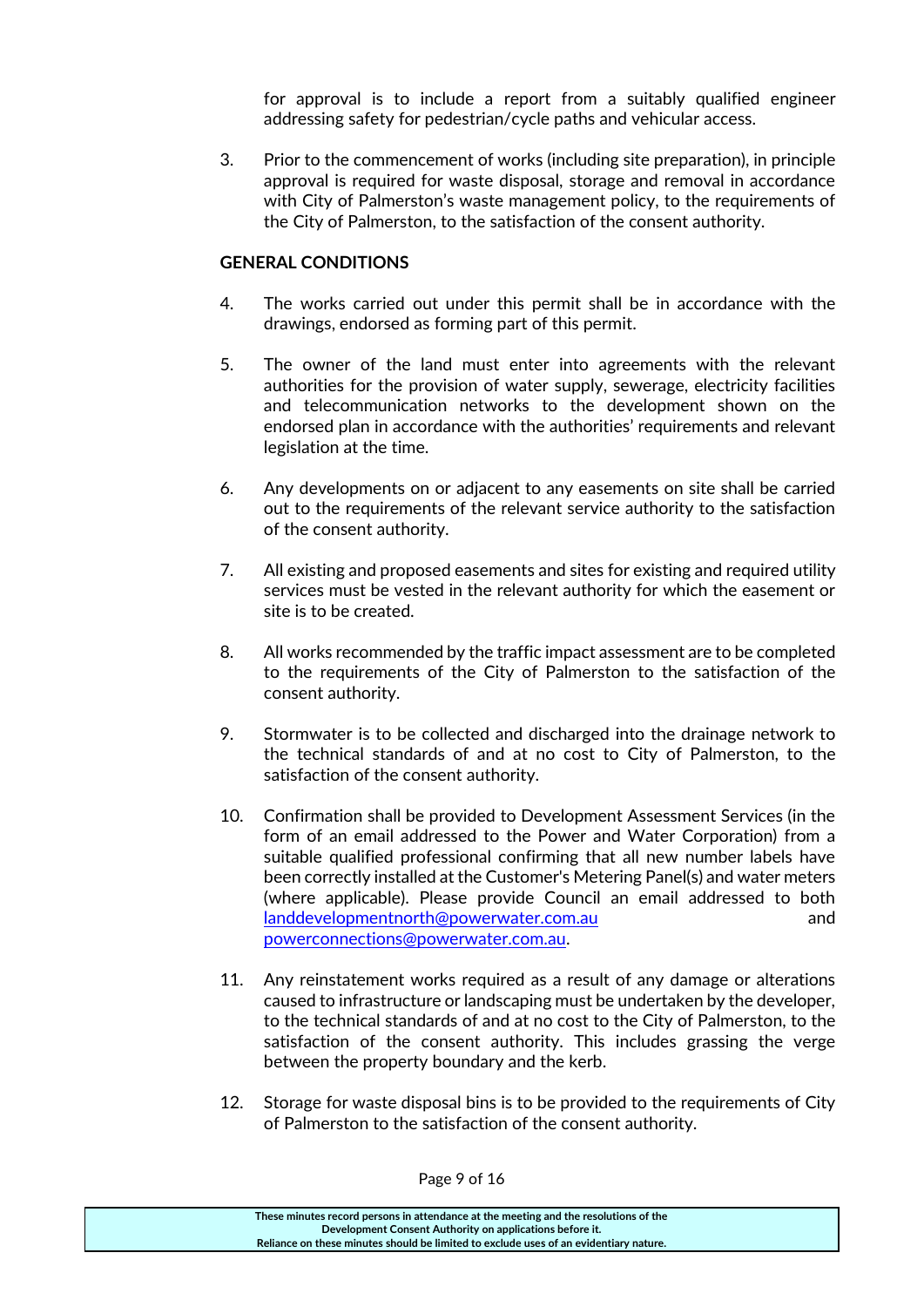- 13. No fence, hedge, tree or other obstruction exceeding a height of 0.6m is to be planted or erected so that it would obscure sight lines at the junction of the driveway and the public street.
- 14. Before the use/occupation of the development starts, the landscaping works shown on the endorsed plans must be carried out and completed to the satisfaction of the consent authority.
- 15. The landscaping shown on the endorsed plans must be maintained to the satisfaction of the consent authority, including that any dead, diseased or damaged plants are to be replaced.
- 16. Before the use or occupation of the development starts, the area(s) set‐aside for the parking of vehicles and access lanes as shown on the endorsed plans must be:
- (a) constructed;
- (b) properly formed to such levels that they can be used in accordance with the plans;
- (c) surfaced with an all‐weather‐seal coat;
- (d) drained; and
- (e) clearly marked to show the direction of traffic along access lanes and driveways to the satisfaction of the consent authority. Car parking spaces, access lanes and driveways must be kept available for these purposes at all times.
- 17. The private open space areas of each dwelling shall be screened on each boundary by:
- (a) the erection of a solid wall or screen fence not less than 1.8 metres high: or
- (b) fenced to a height not less than 1.8 metres high and planted with dense vegetation.
- 18. All air conditioning condensers (including any condenser units required to be added or replaced in the future) are to be appropriately screened from public view, located so as to minimise thermal and acoustic impacts on neighbouring properties and condensate disposed of to ground level in a controlled manner to the satisfaction of the consent authority.
- 19. All pipes, fixtures, fittings and vents servicing any building on the site must be concealed in service ducts or otherwise hidden from view to the satisfaction of the consent authority.

#### **NOTES**

1. The Power and Water Corporation advises that the Water and Sewer Services Development Section (waterdevelopment@powerwater.com.au) and Power Network Engineering Section (powerdevelopment@powerwater.com.au) should be contacted via email a minimum of 1 month prior to construction works commencing in order to determine the Corporation's servicing requirements, and the need for upgrading of on‐site and/or surrounding infrastructure.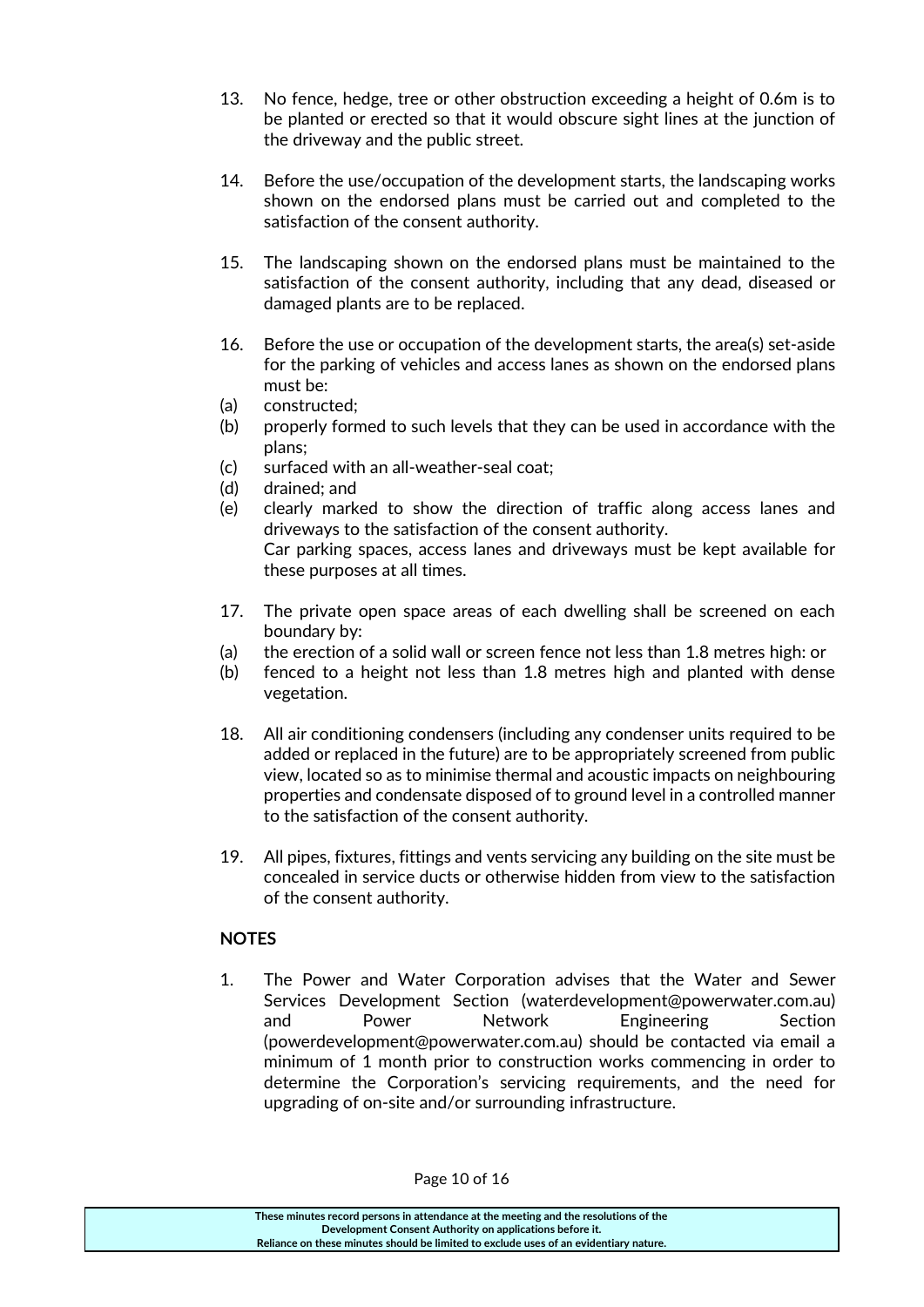- 2. The Surveyor‐General advises you should immediately make application for unit/street addresses to the Survey and Land Records unit on (08) 8995 5354 [\(surveylandrecords@nt.gov.au\)](mailto:surveylandrecords@nt.gov.au).
- 3. This development permit is not an approval to undertake building work. You are advised to contact a Northern Territory registered building certifier to seek a building permit as required by the Northern Territory *Building Act 1993* before commencing any demolition or construction works.
- 4. A "Permit to Work Within a Road Reserve" may be required from City of Palmerston before commencement of any work within the road reserve.
- 5. Any proposed works which fall within the scope of the *Construction Industry Long Service Leave and Benefits Act 2005* must be notified to NT Build by lodgement of the required Project Notification Form. Payment of any levy must be made prior to the commencement of any construction activity. NT Build should be contacted via email [\(info@ntbuild.com.au\)](mailto:info@ntbuild.com.au) or by phone on 08 89364070 to determine if the proposed works are subject to the Act.

### **REASONS FOR THE DECISION**

1. Pursuant to section 51(1)(a) of the *Planning Act 1999,* the consent authority must take into consideration the planning scheme that applies to the land to which the application relates.

The NT Planning Scheme 2020 applies to the land and dwellings-group requires consent under Clause 1.8 (When development consent is required). It is identified as *Impact Assessable* under Clause 4.4 (Zone MR), therefore the strategic framework under Darwin Regional Land Use Plan and Palmerston Eastern Suburbs Planning Principles and Area Plan, zone purpose and outcomes of Clause 4.4 Zone MR (Medium Density Residential) and Clause 5.2.4 (Vehicle Parking), Clause 5.2.6 (Landscaping), Clause 5.4.1 (Residential Density Limitations), Clause 5.4.2 (Residential Height Limitations), Clause 5.4.3 (Building Setbacks of Residential Buildings and Ancillary Structures), Clause 5.4.3.1 (Additional Setback Requirements for Residential Buildings longer than 18 metres and for Residential Buildings over 4 storeys in Height), Clause 5.4.3.2 (Distance Between Residential Buildings on one Site), Clause 5.4.6 (Private Open Space) and Clause 5.4.8 (Building Design for Dwelling‐Group, Dwelling‐Multiple, Rooming Accommodation and Residential Care Facility) need to be considered.

These clauses have been considered and it is found that the proposal complies with the relevant requirements of the Planning Scheme except for Clause 5.4.3.1 (Additional Setback Requirements for Residential Buildings longer than 18 metres and for Residential Buildings over 4 storeys in Height), Clause 5.4.3.2 (Distance Between Residential Buildings on one Site), and Clause 5.4.6 (Private Open Space).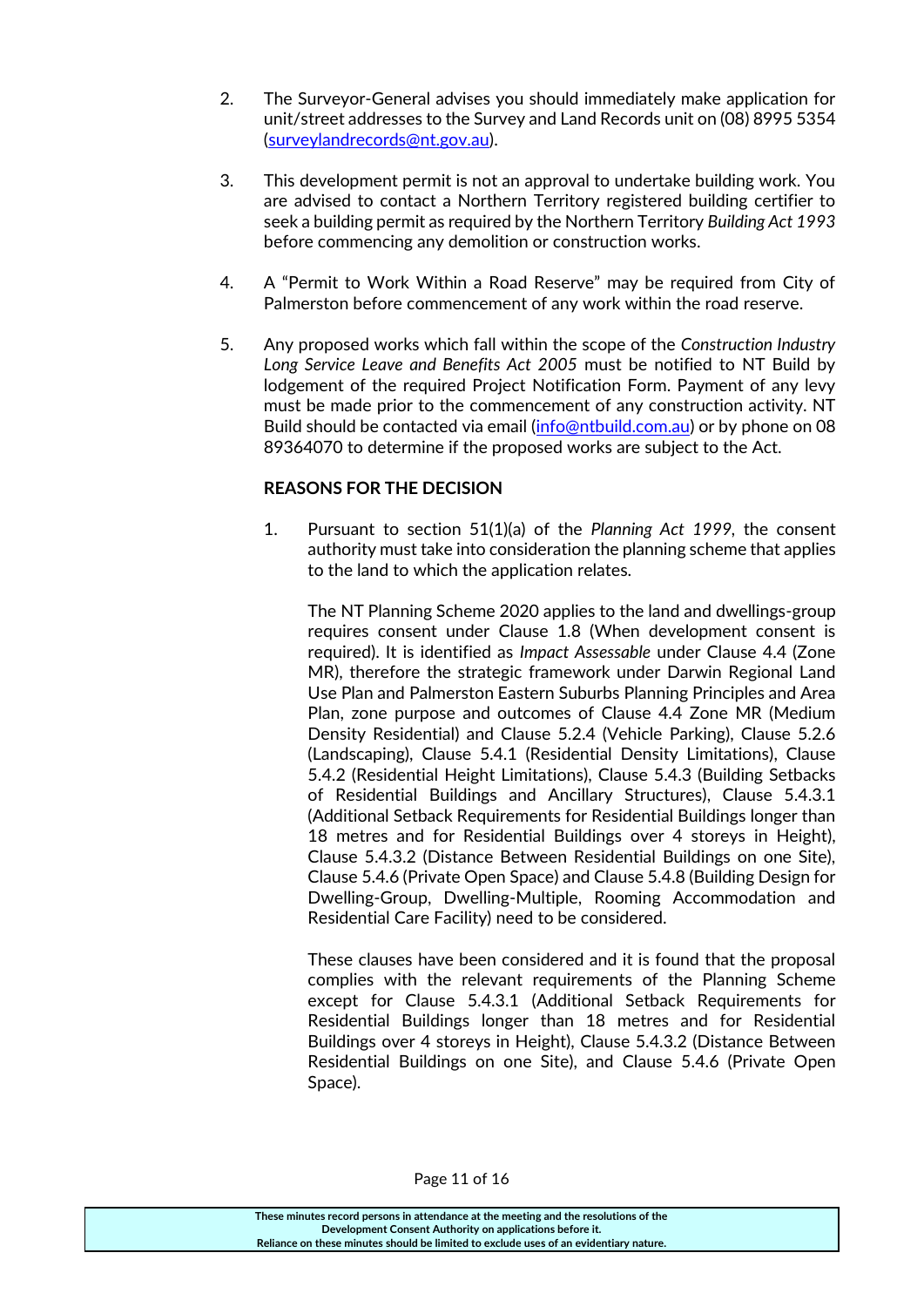The application is determined to be consistent with the Palmerston Eastern Suburbs Planning Principles and Area Plan and Zone MR. The site is shown within a compact neighbourhood on the area plan, with the Planning Principles providing that future development is to *"Provide a range of both lot sizes and housing choice to cater for diverse household types by:*

*(a) creating a mix of lot sizes for dwellings-single, dwellings-group and / or dwellings-multiple ;*

*(b) associating medium density housing including, townhouses and apartments and accommodation for aged persons and people requiring assistance with neighbourhood centres or areas of high amenity; and*

*(c) providing rural residential lots as a further choice and to serve as buffers between urban residentia*l areas and existing rural living or potential biting insect areas."

The purpose of Zone MR is to *"provide a range of medium rise housing options close to community facilities, commercial uses, public transport or open space, where reticulated services can support medium density residential development".*

The development provides a consistent scale of housing and is in keeping with the character of the area. The development is for dwellings-group rather than dwellings-single, which is the dominant type of housing in the area. At the hearing, the consent authority noted that the NT Planning Scheme 2020 does not provide for minimum density requirements and rather focusses on maximum density requirements.

- 2. Pursuant to Clause 1.10 (Exercise of Discretion by the Consent Authority), subclause 5 of the NT Planning Scheme 2020, the consent authority may consent to a proposed development which is not in accordance with a requirement set out in Parts 3, 5 or 6 only if it is satisfied that the variation is appropriate having regard to:
	- (a) The purpose and administration clauses of the requirement; and
	- (b) The considerations listed under Clause 1.10(3) or 1.10(4).
- (a) The proposal is generally consistent with the purpose of Clause 5.4.3.1 (Additional Setback Requirements for Residential Buildings longer than 18 metres and for Residential Buildings over 4 storeys in Height). The purpose of this clause is to *"Ensure that residential buildings respond to the potential adverse effects of building massing and visual bulk when viewed from adjoining land and the street".* Administratively, *"The consent authority may consent to a development that is not in accordance with subclause 3 if it is satisfied it is consistent with the purpose of this clause and that the design of the development adequately mitigates the adverse effects of building massing and visual bulk that may arise from nonconformity with sub-clause 3"*.

The non-compliance adjacent to the northern boundary occurs as a result of the length of the building housing Units 3-5, Units 16-18 and 19-20. It is considered unlikely the massing will have an adverse impact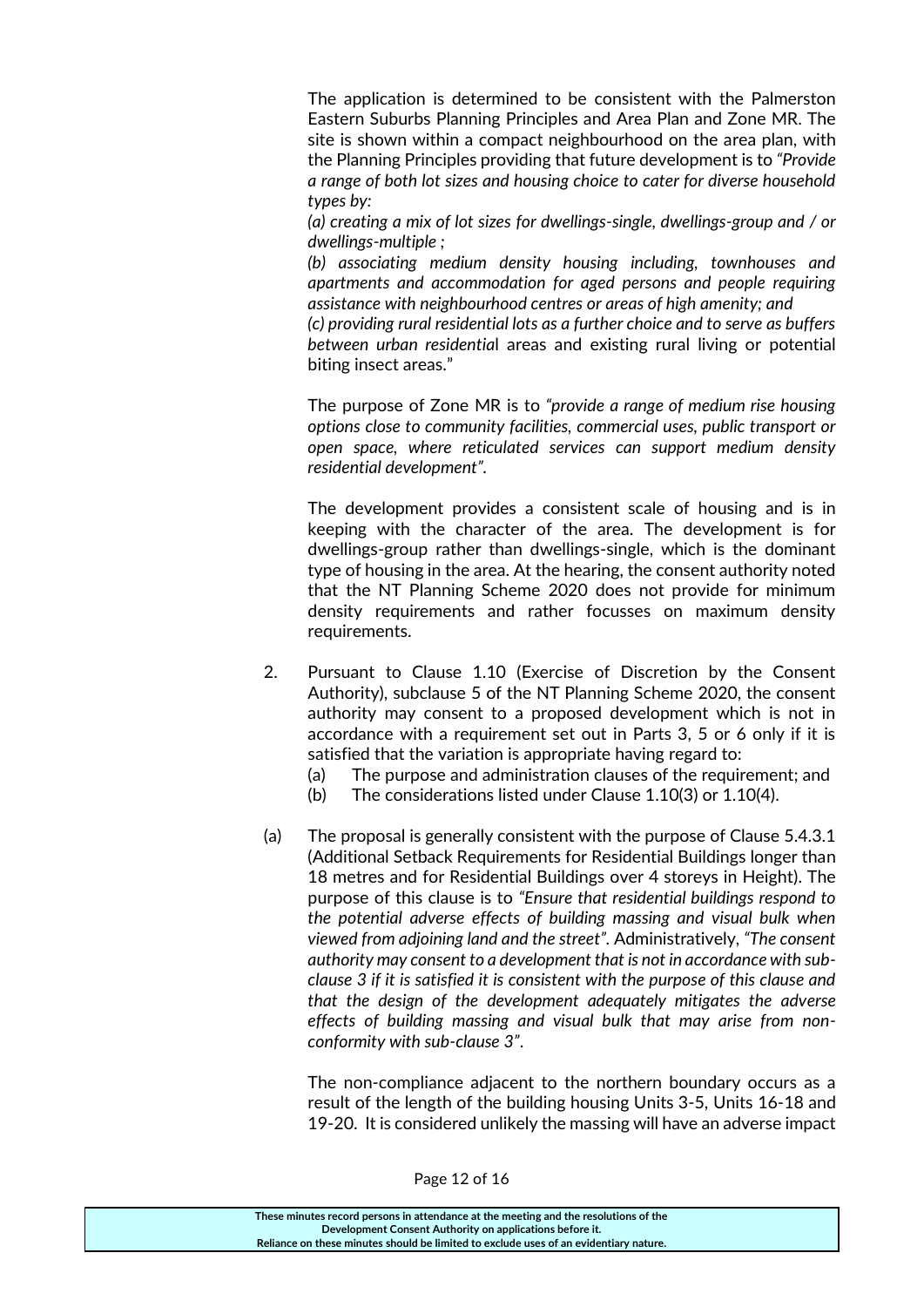on the site or surrounding area due to the adjoining land use which is currently vacant and used as drainage and open space. The building massing has also been reduced through the building design to incorporate open space and porticos between buildings to lessen the visual bulk when viewed from adjoining land or the street.

When considering the proposed variation for units 16-18 and 19-20 the development has used various design elements that mitigate any potential impact to the surrounding area from building massing. The development incorporates landscaping, fencing, deliberate stepping of the building, varied roof heights and location of porticos attached to the dwellings for private open space. The lowered roof sections between the scallion roof components allows views through the building, further reducing bulk. Combined with the single storey design of the dwellings, the overall visual bulk of the development has been minimised.

The proposal is generally consistent with the purpose of Clause 5.4.3.2 (Distance Between Residential Buildings on one Site) in that the proposal will *"Ensure residential buildings provide a sympathetic interface with the streetscape and surrounding development, minimise adverse effects of building massing, and avoid undue overlooking of adjoining residential buildings and private open space".* Administratively, *"The consent authority may consent to a development that is not in accordance with sub-clauses 2 and 3 only if it is satisfied it is consistent with the purpose of this clause and that the design of the development adequately mitigates the adverse effects of building massing and privacy and overlooking impacts that may arise from non-conformity with sub-clauses 2 and 3"*.

A 2.5m setback is required between buildings, however 1.189 metres is proposed between units 8 and 9. The variation is between two carports and not adjoining habitable room windows. Based on the location of units 8 and 9, being in the centre of the development as well as the setback of habitable room windows, it is considered unlikely to impact the dwellings or surrounding development. The variation does not adjoin any boundaries and therefore does not impact on the streetscape or adjoining landowners, meeting the purpose of the clause.

The proposal is generally consistent with Clause 5.4.6 Private Open Space in that the proposal will *"extend the function of a dwelling and enhance the residential environment by ensuring that each dwelling has private open space…".* Administratively, *"The consent authority may consent to private open space that is not in accordance with sub-clauses 4 and 5 only if is satisfied it is consistent with the purpose of this clause and the zone purpose and outcomes, and it is appropriate to the site having regard to such matters as its location, scale and impact on adjoining and nearby property"*.

Unit 16 does not achieve the requirement to provide direct access to  $24m<sup>2</sup>$  for Area B open space due to the location adjacent to a boundary truncation. Despite this, Unit 16 achieves an overall open space of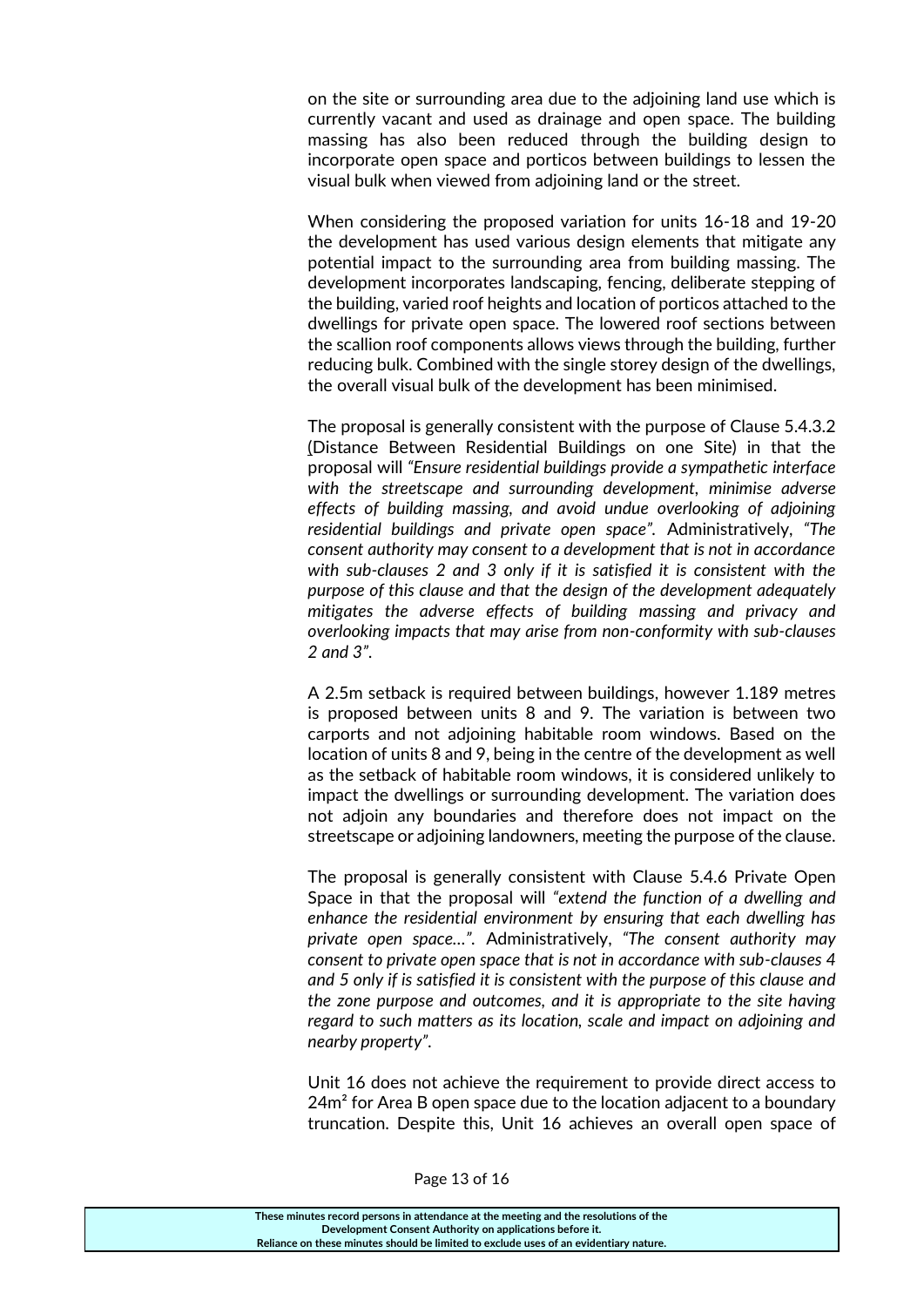90m<sup>2</sup>, and provides an adequate size area for domestic purposes, includes landscaping and tree planting and provides permeability to the site for stormwater infiltration. Despite the irregularly shaped open space, the open space is considered to appropriately extend the function of the dwelling and provide appropriate amenity.

The consent authority also queried the car parking provision for unit 8, and the applicant confirmed there was a drawing error on the plan cover sheet and that 2 spaces is achieved for unit 8. The development complies with car parking requirements.

- (b) The considerations listed under Clause 1.10(4) have been given regard to and it has been found that the proposal complies with all relevant requirements of the NT Planning Scheme 2020, except for Clauses 5.4.3.1 (Additional Setback Requirements for Residential Buildings longer than 18 metres and for Residential Buildings over 4 storeys in Height), Clause 5.4.3.2 (Distance Between Residential Buildings on one Site) and Clause 5.4.6 (Private Open Space), as identified above.
- 3. Pursuant to section 51(e) of the *Planning Act 1999*, the consent authority must take into consideration any submissions made under section 49, and any evidence or information received under section 50, in relation to the development application.

One submission was received under section 49 of the Act from the City of Palmerston (Council). The submission objected based on the following grounds: the application does not align with the Palmerston Eastern Suburbs Area Plan and Zone MR (Medium Density Residential) in terms of density, and concerns of waste; and landscaping requirements not meeting the proposed planning scheme amendment changes.

The consent authority discussed the above matters with Council at the hearing. Council did not provide additional comments at the hearing in relation to the objections to the proposed density or landscaping provided within the submission.

The consent authority determined the density of the application is appropriate given the existing character and dwelling scale of the area, and in that the proposal allows a different housing type at a higher density that the majority of dwellings-single established in the broader area, in a location proximate to services, transport and a neighbourhood centre.

The concerns regarding landscaping were noted by the consent authority as related to a proposed planning scheme amendment, and that the application complies with Clause 5.2.6 (Landscaping) which does not currently require a landscape interface treatment to the adjacent land zoned CP (Community Purpose).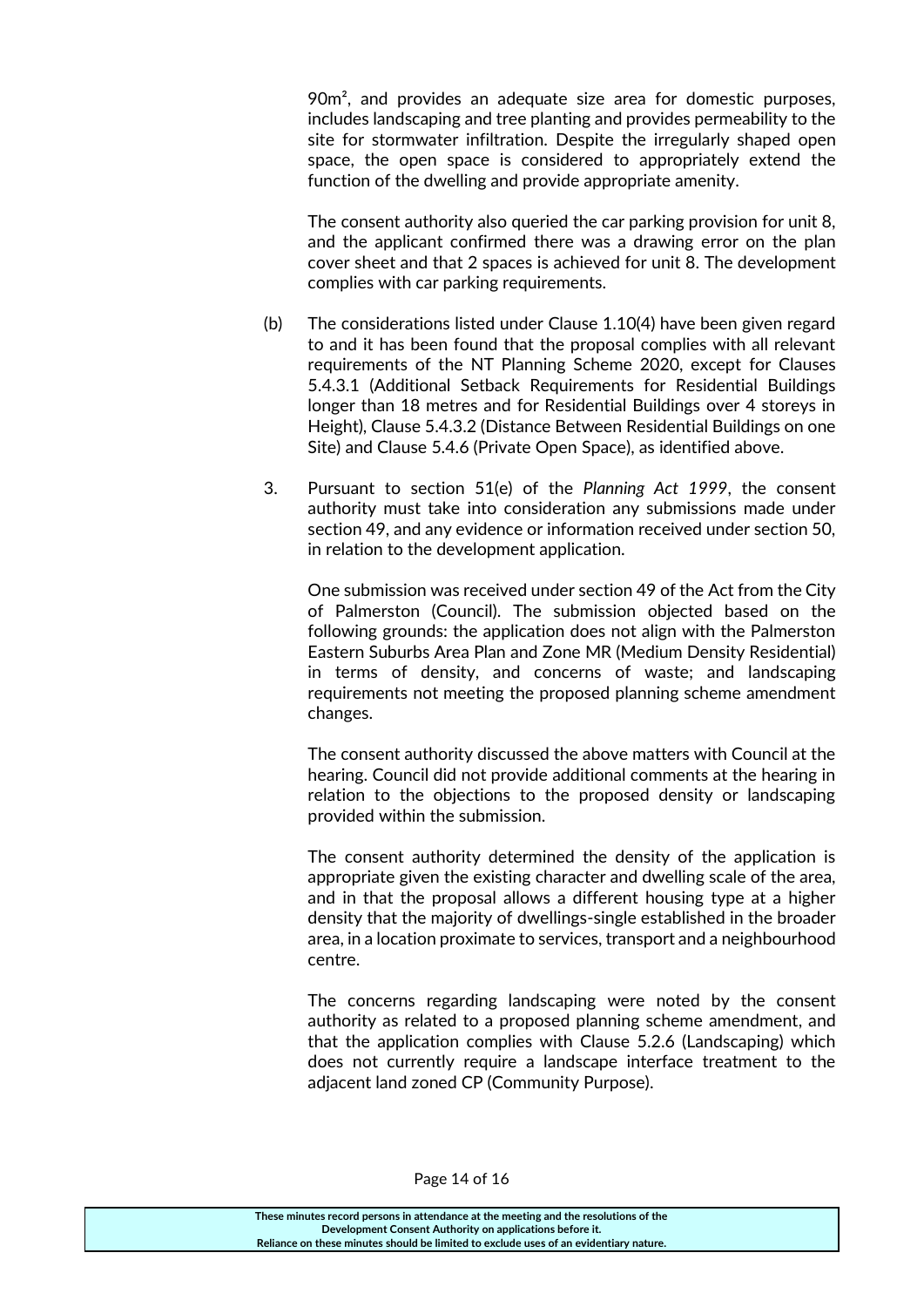4. Pursuant to section 51(1)(j) of the *Planning Act 1999*, the consent authority must take into consideration the capability of the land to which the proposed development relates to support the proposed development and the effect of the development on the land and on other land, the physical characteristics of which may be affected by the development.

The application was circulated to the relevant authorities and comments received from these authorities are addressed by the inclusion of conditions and/or notations on the development permit as required.

Council requested a traffic impact assessment report addressing impacts on the adjoining roads and the adjoining site, which was recommended as a condition precedent in the report to the consent authority. The applicant noted appropriate access arrangements would be required, however they did not agree with the inclusion of a condition precedent for a traffic impact assessment, based on the extent of investigation required as well as the development being located within a newly developed area that would have considered traffic volumes prior to the land being rezoned. The authority queried with Council the request for a traffic impact assessment, and Council confirmed the request primarily related to evaluating traffic safety concerns for the proposal. The authority determined to amend the conditions precedent, to remove the requirement for a traffic impact assessment, and require that the application for driveway crossover approval is to include an engineer's report addressing access and safety to the requirements of City of Palmerston, to the satisfaction of the consent authority.

The consent authority was satisfied concerns relating to waste raised by Council can also be addressed through a condition precedent on a development permit.

5. Pursuant to section 51(1)(n) of the *Planning Act 1999*, the consent authority must take into consideration the potential impact on the existing and future amenity of the area in which the land is situated.

The development proposed is consistent with the primary purpose of Zone MR (Medium Density Residential), which is to provide a range of medium rise housing options that contribute to the streetscape and do not impact on the residential amenity of the area, while also being connected to reticulated services. While the application is not considered medium density housing, it is in keeping with the character of the surrounding area and provides affordable housing options in proximity to a services, including transport and a neighbourhood centre.

The assessment concludes that the scale of the built form of single storey dwellings-group is anticipated to be compatible with the streetscape that has a mix of zones and with any development that may